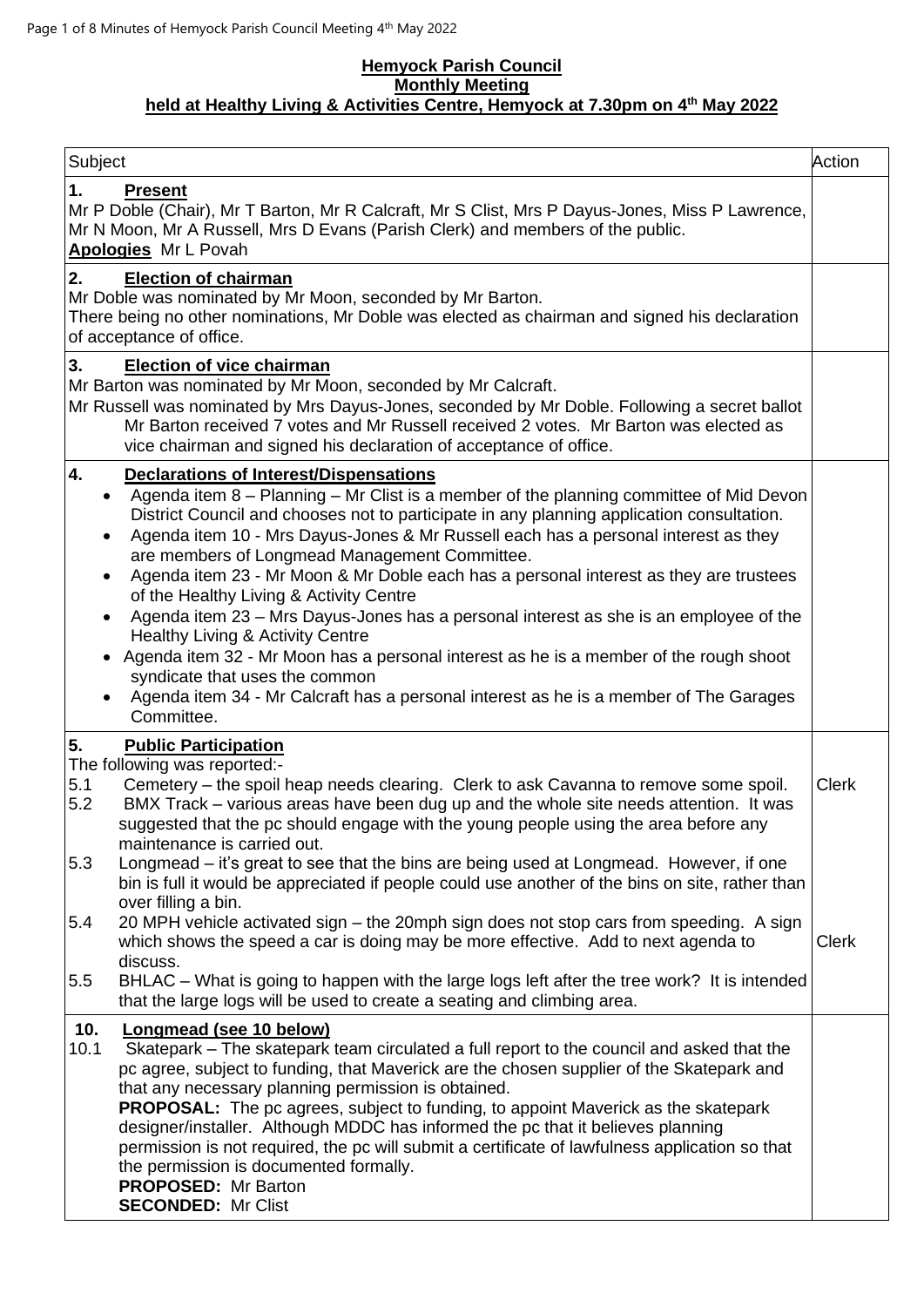| <b>DECISION:</b> passed (all in favour).<br>The skatepark team will arrange a future meeting between the pc and Maverick.<br>Mrs Dayus-Jones congratulated the skatepark team on their efforts and commitment to the<br>project.                                                                                                                                                                                                                                                                                                                                                                                                                                                                                                                                                                                                                                                                                                                                                                                                                                                                                                                                                                                                                                                                                                                                                                                                            |  |
|---------------------------------------------------------------------------------------------------------------------------------------------------------------------------------------------------------------------------------------------------------------------------------------------------------------------------------------------------------------------------------------------------------------------------------------------------------------------------------------------------------------------------------------------------------------------------------------------------------------------------------------------------------------------------------------------------------------------------------------------------------------------------------------------------------------------------------------------------------------------------------------------------------------------------------------------------------------------------------------------------------------------------------------------------------------------------------------------------------------------------------------------------------------------------------------------------------------------------------------------------------------------------------------------------------------------------------------------------------------------------------------------------------------------------------------------|--|
| <b>Minutes from Previous Meeting</b><br>6.<br><b>PROPOSAL:</b> The council minutes of the 6 <sup>th</sup> April are approved.<br><b>PROPOSED:</b> Miss Lawrence<br><b>SECONDED:</b> Mrs Dayus-Jones<br><b>DECISION:</b> passed (all in favour).                                                                                                                                                                                                                                                                                                                                                                                                                                                                                                                                                                                                                                                                                                                                                                                                                                                                                                                                                                                                                                                                                                                                                                                             |  |
| 7.<br><b>Annual Return</b>                                                                                                                                                                                                                                                                                                                                                                                                                                                                                                                                                                                                                                                                                                                                                                                                                                                                                                                                                                                                                                                                                                                                                                                                                                                                                                                                                                                                                  |  |
| 7.1<br><b>Statement of Internal Controls</b><br>PROPOSAL: The council reviews and adopts the statement of internal control.<br><b>PROPOSED: Miss Lawrence</b><br><b>SECONDED:</b> Mrs Dayus-Jones<br><b>DECISION:</b> passed (all in favour)                                                                                                                                                                                                                                                                                                                                                                                                                                                                                                                                                                                                                                                                                                                                                                                                                                                                                                                                                                                                                                                                                                                                                                                                |  |
| <b>Internal Audit Report</b><br>7.2<br>PROPOSAL: The council notes the findings of the internal audit and approves<br>the implementation of recommendations.<br><b>PROPOSED: Miss Lawrence</b><br><b>SECONDED:</b> Mrs Dayus-Jones<br><b>DECISION:</b> passed (all in favour)                                                                                                                                                                                                                                                                                                                                                                                                                                                                                                                                                                                                                                                                                                                                                                                                                                                                                                                                                                                                                                                                                                                                                               |  |
| Annual Governance Statement, year ending 31 <sup>st</sup> March 2022.<br>7.3<br>PROPOSAL: The council adopts the Annual Governance Statement, year ending<br>31 <sup>st</sup> March 2022<br><b>PROPOSED: Miss Lawrence</b><br><b>SECONDED:</b> Mrs Dayus-Jones<br><b>DECISION:</b> passed (all in favour)                                                                                                                                                                                                                                                                                                                                                                                                                                                                                                                                                                                                                                                                                                                                                                                                                                                                                                                                                                                                                                                                                                                                   |  |
| Accounting Statements year ending 31 <sup>st</sup> March 2022.<br>7.4<br><b>PROPOSAL:</b> The council adopts the Accounting Statements, year ending 31 <sup>st</sup><br><b>March 2022</b><br><b>PROPOSED: Miss Lawrence</b><br><b>SECONDED:</b> Mrs Dayus-Jones<br><b>DECISION:</b> passed (all in favour)                                                                                                                                                                                                                                                                                                                                                                                                                                                                                                                                                                                                                                                                                                                                                                                                                                                                                                                                                                                                                                                                                                                                  |  |
| 8.<br><b>Planning</b><br>The following applications were considered:-<br>8.1<br>22/00687/HOUSE. Retention of building for use as additional living accommodation<br>Old Parsonage Cottage, High Street, Hemyock.<br><b>PROPOSAL:</b> The parish council is not content with the application. This building has<br>been erected without planning permission and exceeds the height and area allowable<br>under permitted development. It has concerns with regard to the surface water<br>discharging onto a neighbour's land and also concurs with the comments made by both<br>the neighbouring properties. The parish council is concerned with the increasing number<br>of retrospective planning applications in the parish and believes there should be a penalty<br>to discourage this - possibly higher fees than for a normal planning application. If the<br>officer is minded to approve the application, the pc requests the matter is<br>called in to be decided by the planning committee.<br>PROPOSED: Mr Moon<br><b>SECONDED:</b> Mr Barton<br>DECISION: passed (all in favour).<br>8.2<br>22/00386/HOUSE. Raising of roof height to provide additional living accommodation at<br>first floor level to include installation of 4 dormer windows and erection of replacement<br>garage with storage area. Broadfield, Hemyock<br><b>PROPOSAL:</b> The council is content with the application.<br><b>PROPOSED:</b> Mr Barton |  |
| <b>SECONDED:</b> Mr Russell<br><b>DECISION:</b> passed (all in favour).                                                                                                                                                                                                                                                                                                                                                                                                                                                                                                                                                                                                                                                                                                                                                                                                                                                                                                                                                                                                                                                                                                                                                                                                                                                                                                                                                                     |  |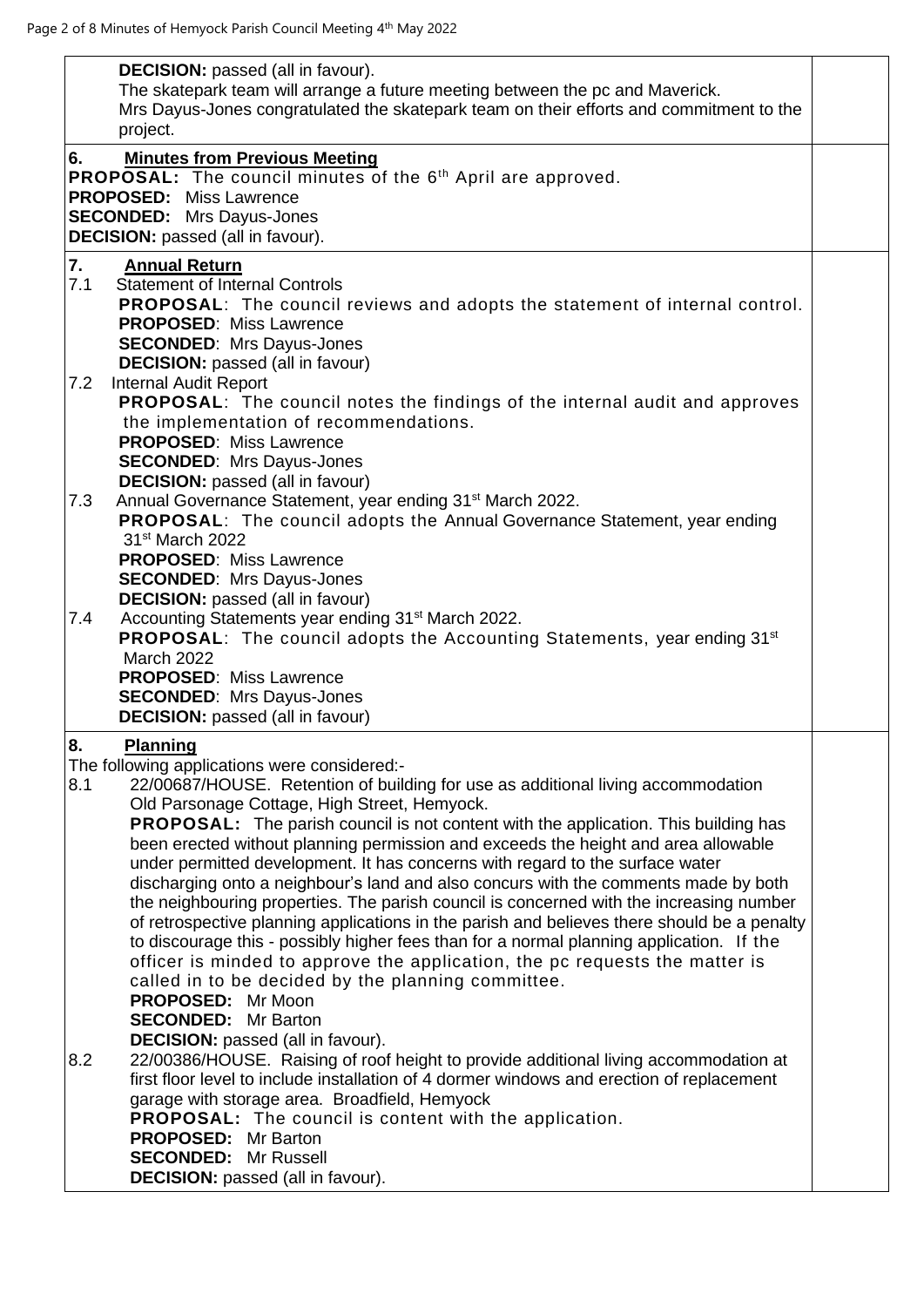| 8.3                  | 22/00710/HOUSE. Construction of a rear dormer loft conversion (Revised Scheme). 4 |                            |                                          |  |                                                                                            |  |
|----------------------|-----------------------------------------------------------------------------------|----------------------------|------------------------------------------|--|--------------------------------------------------------------------------------------------|--|
|                      | Longmead, Hemyock.                                                                |                            |                                          |  |                                                                                            |  |
|                      | <b>PROPOSAL:</b> The council is content with the application.                     |                            |                                          |  |                                                                                            |  |
|                      | <b>PROPOSED:</b>                                                                  |                            | Mr Moon                                  |  |                                                                                            |  |
|                      | <b>SECONDED:</b>                                                                  |                            | Mr Doble                                 |  |                                                                                            |  |
|                      |                                                                                   |                            |                                          |  | <b>DECISION:</b> passed (all in favour). Mr Barton and Mrs Dayus-Jones declared a personal |  |
|                      |                                                                                   |                            | interest and chose not to vote.          |  |                                                                                            |  |
| 8.4                  |                                                                                   |                            |                                          |  | 22/00810/HOUSE. Erection of two-storey side extension and front porch. 12 Pencross         |  |
|                      | View, Hemyock.                                                                    |                            |                                          |  |                                                                                            |  |
|                      |                                                                                   |                            |                                          |  | PROPOSAL: The council is content with the application.                                     |  |
|                      | <b>PROPOSED:</b> Mr Barton                                                        |                            |                                          |  |                                                                                            |  |
|                      | <b>SECONDED:</b> Mr Moon                                                          |                            |                                          |  |                                                                                            |  |
|                      |                                                                                   |                            | <b>DECISION:</b> passed (all in favour). |  |                                                                                            |  |
|                      | Refusal noted for:-                                                               |                            |                                          |  |                                                                                            |  |
| 8.5                  |                                                                                   |                            |                                          |  | 21/00902/FULL. Demolition of wood store and erection of Class C1 studio/dwelling for       |  |
|                      |                                                                                   |                            |                                          |  | use as residential art courses/holiday let. Mill House, Whitehall, Hemyock.                |  |
|                      |                                                                                   |                            |                                          |  |                                                                                            |  |
| 9.                   | <b>Finance</b>                                                                    |                            |                                          |  |                                                                                            |  |
| 9.1<br><b>INCOME</b> | Income and expenditure                                                            |                            |                                          |  |                                                                                            |  |
|                      |                                                                                   |                            |                                          |  |                                                                                            |  |
| No                   |                                                                                   | Amount                     | From                                     |  |                                                                                            |  |
| $\mathbf{1}$         | 43,518.50                                                                         |                            | MDDC, precept                            |  |                                                                                            |  |
|                      |                                                                                   |                            |                                          |  |                                                                                            |  |
| $\overline{2}$       |                                                                                   | 650.00                     | Redwoods, funeral                        |  |                                                                                            |  |
| $\overline{3}$       |                                                                                   | 20.00                      | Exe Valley Pizza, donation               |  |                                                                                            |  |
| $\overline{4}$       |                                                                                   | 4.01                       | Interest, HSBC deposit                   |  |                                                                                            |  |
|                      |                                                                                   |                            |                                          |  |                                                                                            |  |
|                      | <b>EXPENDITURE</b>                                                                |                            |                                          |  |                                                                                            |  |
| <b>No</b>            | Amount                                                                            | Payee                      |                                          |  | Reason                                                                                     |  |
| 1.                   | 1,063.52                                                                          | D Evans                    |                                          |  | Clerk wages and expenses                                                                   |  |
| 2.                   | 50.99                                                                             | <b>HMRC</b>                |                                          |  | <b>PAYE</b>                                                                                |  |
| 3.                   |                                                                                   |                            |                                          |  |                                                                                            |  |
|                      | 270.00                                                                            |                            | A Russell                                |  | Reimbursement - QPJ costs                                                                  |  |
| 4.                   | 122.11                                                                            | Spot On                    |                                          |  | Toilet consumables                                                                         |  |
| 5.                   | 600.00                                                                            | Ashfords                   |                                          |  | Legal fees, BHLAC lease                                                                    |  |
| 6.                   | 634.80 Ashfords                                                                   |                            |                                          |  | Legal fees, pavements                                                                      |  |
| 7.                   | 784.80                                                                            | Ashfords                   |                                          |  | Legal fees, pavement                                                                       |  |
| 8.                   | 49.96                                                                             | N Power                    |                                          |  | Electric, toilets                                                                          |  |
| 9.                   |                                                                                   |                            |                                          |  |                                                                                            |  |
|                      | 50.00                                                                             |                            | <b>Rod Taylor</b>                        |  | Village maintenance (BMX)                                                                  |  |
| 10.                  | 1,327.20                                                                          |                            | J Stevens                                |  | Village maintenance (ditch, Longmead)                                                      |  |
| 11.                  |                                                                                   |                            |                                          |  | Insurance (additional premium, skate                                                       |  |
|                      | 280.00                                                                            |                            | Ajgibl Gbp                               |  | jams)                                                                                      |  |
| 12.                  |                                                                                   |                            | <b>Devon Communities</b>                 |  | Subscription                                                                               |  |
|                      | 50.00                                                                             | Together                   |                                          |  |                                                                                            |  |
| 13.                  | 123.75                                                                            | K Amor                     |                                          |  | Toilets, cleaning                                                                          |  |
| 14.                  |                                                                                   |                            |                                          |  |                                                                                            |  |
|                      |                                                                                   |                            |                                          |  | Village maintenance, cemetery and                                                          |  |
|                      | 465.00                                                                            | I Pike                     |                                          |  | grass                                                                                      |  |
| 15.                  | 138.47                                                                            | I & Y Pike                 |                                          |  | Reimbursement, weedkiller                                                                  |  |
| 16.                  | 15.94                                                                             | <b>South West Water</b>    |                                          |  | Cemetery                                                                                   |  |
| 17.                  | 180.70                                                                            | South West Water           |                                          |  | <b>Toilets</b>                                                                             |  |
| 18.                  | 16.00                                                                             | <b>Hemyock Parish Hall</b> |                                          |  | Room hire QPJ                                                                              |  |
|                      |                                                                                   |                            |                                          |  |                                                                                            |  |
|                      | <b>BANK RECONCILIATION</b>                                                        |                            |                                          |  |                                                                                            |  |
|                      |                                                                                   |                            |                                          |  |                                                                                            |  |
|                      | Account                                                                           |                            |                                          |  | Amount                                                                                     |  |
| HSBC Community a/c   |                                                                                   |                            |                                          |  | 445.72                                                                                     |  |
|                      | <b>HSBC Deposit</b>                                                               |                            |                                          |  | 94,355.77                                                                                  |  |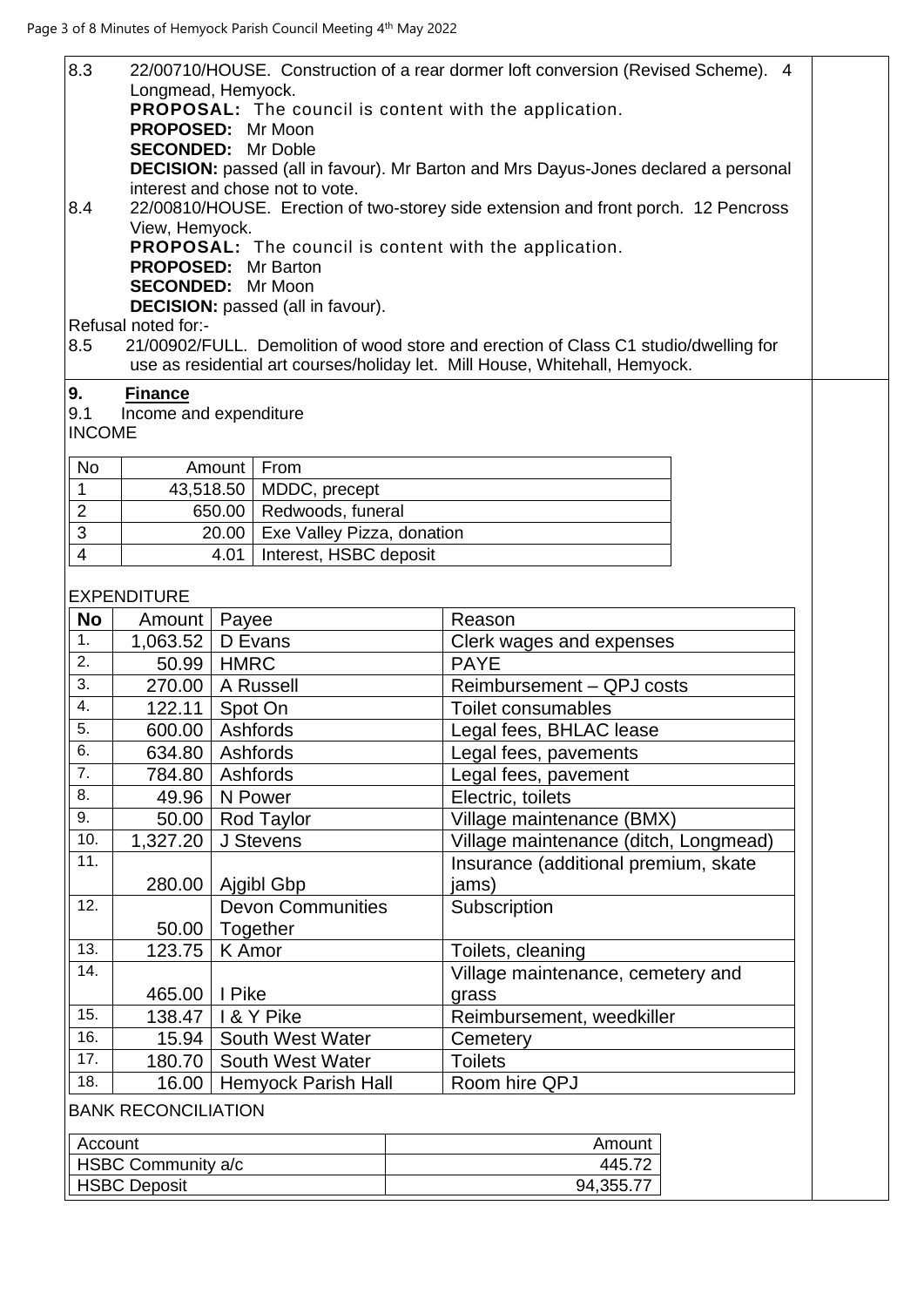|             | Unity Trust Bank current                                                                                                                                                                                                                                      | 100.00                                                                                                                                                                                                                                                                                                                                                                                                                                                                                           |              |
|-------------|---------------------------------------------------------------------------------------------------------------------------------------------------------------------------------------------------------------------------------------------------------------|--------------------------------------------------------------------------------------------------------------------------------------------------------------------------------------------------------------------------------------------------------------------------------------------------------------------------------------------------------------------------------------------------------------------------------------------------------------------------------------------------|--------------|
|             | Unity Trust Bank deposit                                                                                                                                                                                                                                      | 83,705.19                                                                                                                                                                                                                                                                                                                                                                                                                                                                                        |              |
|             | <b>Unity Trust Bank GF</b>                                                                                                                                                                                                                                    | 711.40                                                                                                                                                                                                                                                                                                                                                                                                                                                                                           |              |
|             | Unity Trust Bank P3                                                                                                                                                                                                                                           | 1361.61                                                                                                                                                                                                                                                                                                                                                                                                                                                                                          |              |
|             | Skipton 1-year Bond                                                                                                                                                                                                                                           | 86,906.18                                                                                                                                                                                                                                                                                                                                                                                                                                                                                        |              |
|             | <b>United Trust Bank</b>                                                                                                                                                                                                                                      | 79,613.87                                                                                                                                                                                                                                                                                                                                                                                                                                                                                        |              |
| Total       |                                                                                                                                                                                                                                                               | 347,199.74                                                                                                                                                                                                                                                                                                                                                                                                                                                                                       |              |
|             | PROPOSED: Mr Clist<br><b>SECONDED:</b> Mrs Dayus-Jones<br><b>DECISION:</b> passed (all in favour).                                                                                                                                                            | <b>PROPOSAL:</b> that the income is agreed and the above cheques/payments are paid/agreed.                                                                                                                                                                                                                                                                                                                                                                                                       |              |
| 10.<br>10.2 | Longmead (cont'd)<br>the ditching work to mend the drain.<br>tree roots at a cost of approx. £350.00.<br>PROPOSED: Mr Russell<br><b>SECONDED:</b> Mr Barton                                                                                                   | Ditch/collapsed drain - Mr Russell has obtained a price from the contractor that carried out<br><b>PROPOSAL:</b> The council appoints a contractor to replace the old cement pipe,<br>renew it with 300mm twin wall pipe and bend to bring the new pipe away from the gate and                                                                                                                                                                                                                   | AR           |
| 10.3        | <b>DECISION:</b> passed (all in favour).                                                                                                                                                                                                                      | Pitch Drainage – the council discussed the report from SWW with regard to the pitch drains Clerk<br>and Sam Iddon's email asking what can be done to clear the drains. It was agreed that no<br>action should be taken at this time and the situation should be reviewed after the winter,                                                                                                                                                                                                       |              |
| 10.4        |                                                                                                                                                                                                                                                               | following the work to clear the ditch and the use of the Aeroquick on the pitch.<br>Longmead Management Group - it was agreed that the clerk will offer to provide<br>admin/treasurer support to Longmead. It was also agreed that a meeting is arranged<br>between the chair of Longmead and the chair, vice chair, Longmead representatives and<br>the clerk to discuss what other assistance the pc might be able to provide.                                                                 | <b>Clerk</b> |
| 11.         | <b>Clerk Update</b>                                                                                                                                                                                                                                           |                                                                                                                                                                                                                                                                                                                                                                                                                                                                                                  |              |
| 11.1        | Forbes.                                                                                                                                                                                                                                                       | Annual Parish Meeting tomorrow night. Please arrive at 7pm to set up refreshments in the                                                                                                                                                                                                                                                                                                                                                                                                         |              |
| 11.2        |                                                                                                                                                                                                                                                               | Co-option of councillor. Following the resignation of Sean Ritchie, 14 working days have<br>passed since the casual vacancy was posted and the pc may appoint a new councillor by<br>co-option. It was agreed an advert would be placed on social media /noticeboard, asking<br>any interested person to send their CV to the clerk by close of play 20 <sup>th</sup> May. Applicants<br>will be invited to attend the council meeting on 1 <sup>st</sup> June at which a councillor will be co- |              |
| 11.3        | opted.<br>damaged beyond repair.<br>stronger metal toilet roll dispenser is purchased.                                                                                                                                                                        | Toilet – It appears the baby change station has been used as a seat by people that are<br>larger and heavier than a baby. Although it has been repaired once, it has continued to be<br>used inappropriately and is no longer repairable. The toilet roll dispenser has been<br><b>PROPOSAL:</b> the baby change station is removed and not replaced. A                                                                                                                                          |              |
|             | <b>PROPOSED:</b> Mr Russell<br><b>SECONDED:</b> Miss Lawrence<br><b>DECISION:</b> passed (all in favour).                                                                                                                                                     |                                                                                                                                                                                                                                                                                                                                                                                                                                                                                                  |              |
| 12.         | ordinary meetings and elect chairman.<br>Finance Committee (TB, PL, TB, AR)<br>$\bullet$<br>$\bullet$<br>• Policy Committee (PL, LP, TB)<br>Emergency Plan Group (TB, PL, AR)<br>$\bullet$<br><b>PROPOSAL:</b> All memberships and details to remain the same | Appoint councillors to existing standing committees, determine number and time of<br>Commons Management Group (CMG) (NM, AR, LP, PD, TB)                                                                                                                                                                                                                                                                                                                                                         |              |
|             | PROPOSED: Mr Doble<br><b>SECONDED:</b> Mr Barton                                                                                                                                                                                                              |                                                                                                                                                                                                                                                                                                                                                                                                                                                                                                  |              |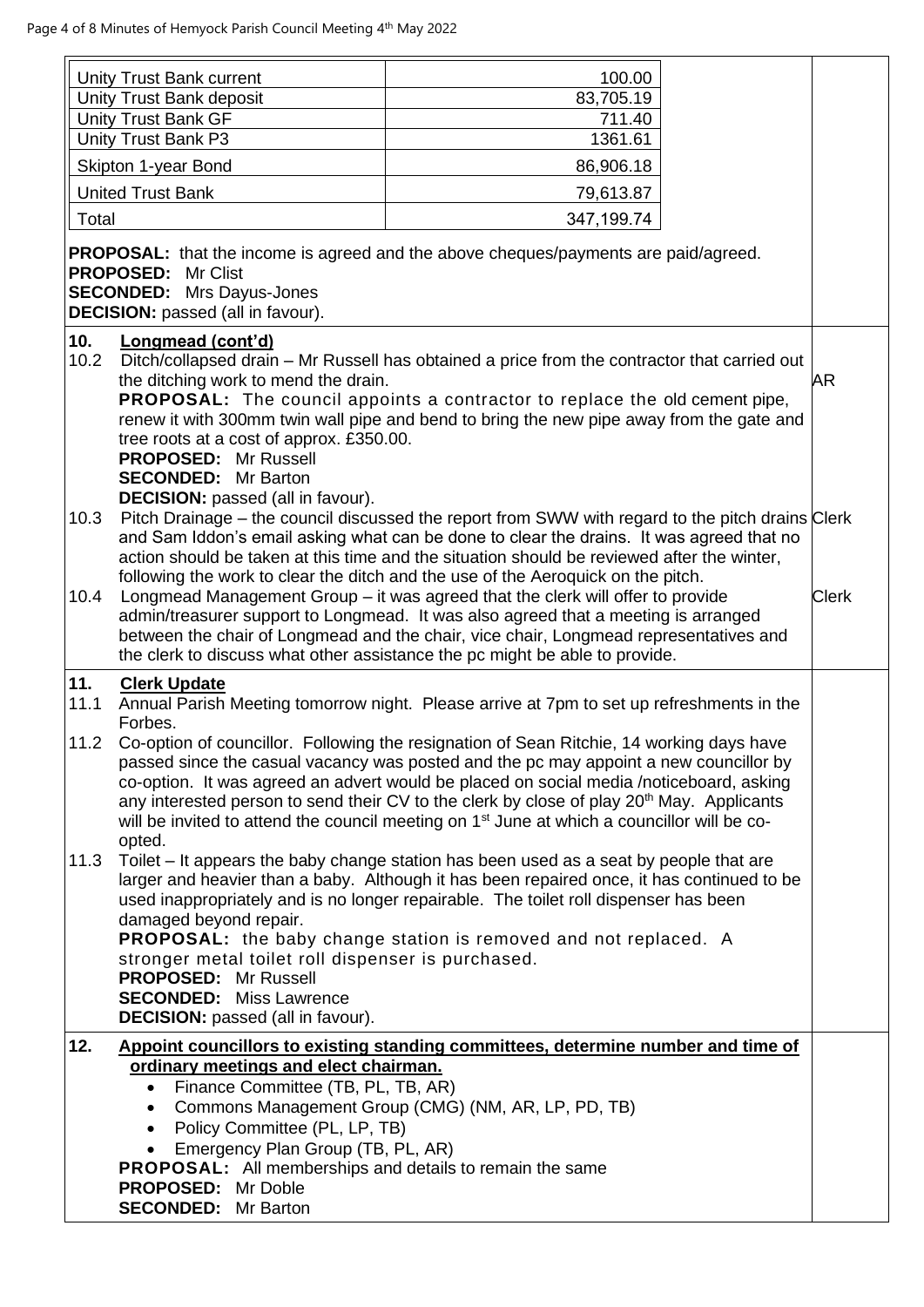| <b>DECISION:</b> passed (all in favour).                                                                                                                                                                                                                                                                                                                                                                                                                                                                                                                                                                      |                 |
|---------------------------------------------------------------------------------------------------------------------------------------------------------------------------------------------------------------------------------------------------------------------------------------------------------------------------------------------------------------------------------------------------------------------------------------------------------------------------------------------------------------------------------------------------------------------------------------------------------------|-----------------|
| 13.<br><b>Appoint councillors to working groups</b><br>• Community Land (SC, PD, PDJ, TB, AR, NM)<br><b>PROPOSAL:</b> All memberships to remain the same<br>PROPOSED: Mr Doble<br><b>SECONDED:</b> Mr Barton<br><b>DECISION:</b> passed (all in favour).                                                                                                                                                                                                                                                                                                                                                      |                 |
| 14.<br><b>Appoint councillors as representatives</b><br>Cemetery Representatives (TB, RC)<br>$\bullet$<br>Footpaths (LP)<br>$\bullet$<br>Road Warden/Highways/Snow Warden (AR, SC)<br>$\bullet$<br>PROPOSAL: All memberships to remain the same<br><b>PROPOSED:</b> Mr Doble<br><b>SECONDED:</b> Mr Barton<br><b>DECISION:</b> passed (all in favour).                                                                                                                                                                                                                                                        |                 |
| 15.<br>Appoint any new committees, working groups etc.<br>Nothing to report.                                                                                                                                                                                                                                                                                                                                                                                                                                                                                                                                  |                 |
| 16.<br>Review representation with external bodies and arrangements for reporting back<br>Blackdown Hills Parish Network (BHPN) (tbc)<br>$\bullet$<br>Longmead (PDJ, AR)<br>$\bullet$<br>Parish Hall (RC)<br>$\bullet$<br>The Garages (RC, PDJ, AR)<br>$\bullet$<br>Peter Holway/Second Poor Charity (tbc)<br>$\bullet$<br>Mary Waldron Trust (tbc)<br>$\bullet$<br>Primary School (PD)<br>$\bullet$<br>Blackdown Healthy Living & Activity Centre (NM, PD, PDJ)<br><b>PROPOSAL:</b> All memberships as above.<br>PROPOSED: Mr Doble<br><b>SECONDED:</b> Mr Barton<br><b>DECISION:</b> passed (all in favour). |                 |
| 17.<br><b>Review delegation arrangements</b><br>Commons Management Group (CMG) has delegated responsibility to incur expenditure<br>to the value of the allocated budget for the CMG (currently £1,000 per annum) to<br>effectively manage the commons.<br>PROPOSAL: The expenditure limit is increased to £2,000.<br><b>PROPOSED:</b> Mr Doble<br><b>SECONDED:</b> Mr Barton<br><b>DECISION:</b> passed (all in favour).                                                                                                                                                                                     |                 |
| 18.<br>Review any terms of reference for committees<br>This to be completed by Miss Lawrence and Clerk and brought back to pc.                                                                                                                                                                                                                                                                                                                                                                                                                                                                                | <b>PL/Clerk</b> |
| Agree dates, times and place of ordinary full council meetings for the year ahead.<br>19.<br>PROPOSAL: The council will meet on the first Wednesday of each month February -<br>July and Sept - December at 7.30pm Blackdown Healthy Living Centre. (the council<br>will only meet for brief meetings in January and August if there are planning applications to<br>consider)<br><b>PROPOSED: Mr Clist</b><br><b>SECONDED:</b> Mr Moon<br><b>DECISION:</b> passed (7 for, 1 against).                                                                                                                        |                 |
| 20.<br><b>Standing Orders and Financial Regulations</b><br><b>PROPOSAL:</b> that the council continues with the existing arrangements.<br><b>PROPOSED:</b> Miss Lawrence<br><b>SECONDED:</b> Mr Barton                                                                                                                                                                                                                                                                                                                                                                                                        |                 |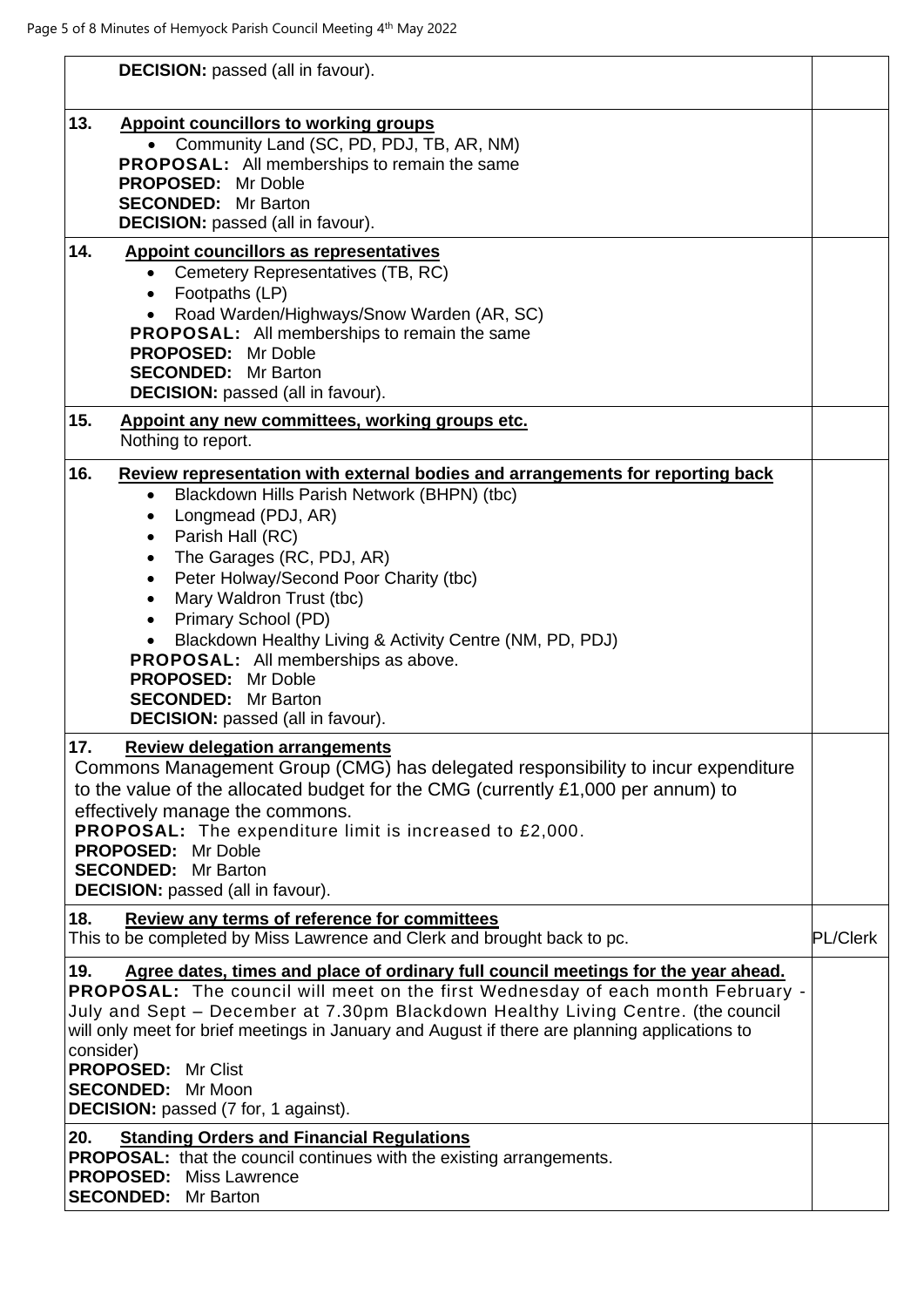**DECISION:** passed (all in favour).

# **21. Code of Conduct**

**PROPOSAL:** that the council continues with the existing arrangement of using the MDDC code. **PROPOSED:** Miss Lawrence **SECONDED:** Mr Barton **DECISION:** passed (all in favour).

#### **22. Cemetery**

Nothing to report.

## **23. Blackdown Healthy Living & Activities Centre**

23.1 Essential work to some of the doors at the centre is necessary to comply with regulations, following an independent specialist fire risk assessment. Mrs Dayus-Jones has obtained specialist advice and a quotation. Other specialist companies will provide alternative quotations but charge to provide the quotation. Mrs Dayus-Jones would like to instruct Argos to 'fix' the 3 fire doors in the corridor and install a new fire door between the kitchen and dining room. The fire doors between the studio and kitchen no longer need to be fire doors, but they are falling off their hinges. She will obtain 3 quotations from nonfire companies to replace these. **PROPOSAL:** the pc agrees to instruct Argos to complete the necessary work

to comply with the fire regulations. The pc is content that this is specialist work and represents value for money. **PROPOSED:** Miss Lawrence

**SECONDED:** Mr Barton

**DECISION:** passed (all in favour).

23.2 Crash Barrier – to be carried forward.

## **24. Correspondence**

- 24.1 Skipton Building Society 1-year bond maturity and reinvestment noted.
- 24.2 Waddeton Park the council discussed a letter from a developer who would like to meet with the council to discuss a potential development on land to the right of the cemetery. Mr Barton declared a pecuniary interest as he owns land adjacent to the proposed site. He requested a dispensation to be able to speak but not vote on matters relating to this. He believes he has specialist knowledge of the site and it would be in the interests of the parish if he was able to participate in discussions.

**PROPOSAL:** the pc grants Mr Barton a dispensation to speak but not vote on this matter. The dispensation will be valid until the next elections in 2023. The council agrees to meet with Waddeton Park to hear their proposals. **PROPOSED:** Miss Lawrence **SECONDED:** Mr Russell **DECISION:** passed (all in favour). Clerk

## **25. The Queen's Platinum Jubilee**

The organising committee is finalising details.

## **26. Community Land**

The council recently met with Cavanna to discuss the proposed road closure and the community land.

## **27. Matters Arising**

- 27.1 The mole catcher has revisited the BHLAC.
- 27.2 Public Open Space Protection Order (PSPO). The pc has submitted a request to MDDC to add 'dogs on leads' at Longmead to the PSPO. The reason for the request was to attempt to reduce dog fouling on the pitches. Not only is this unpleasant and carries disease, but the pc is at financial risk of having to repay a Football Federation loan of £160k if the football club was to fold. Following comments made on social media, the pc discussed this issue, implications and its proposed amendment to the PSPO. **PROPOSAL:** The pc is supportive of dog walkers, but not dogs on football pitches. It believes this is the right course of action and is committed to providing the dog walkers an area on the new community land where dogs will be welcomed off leads.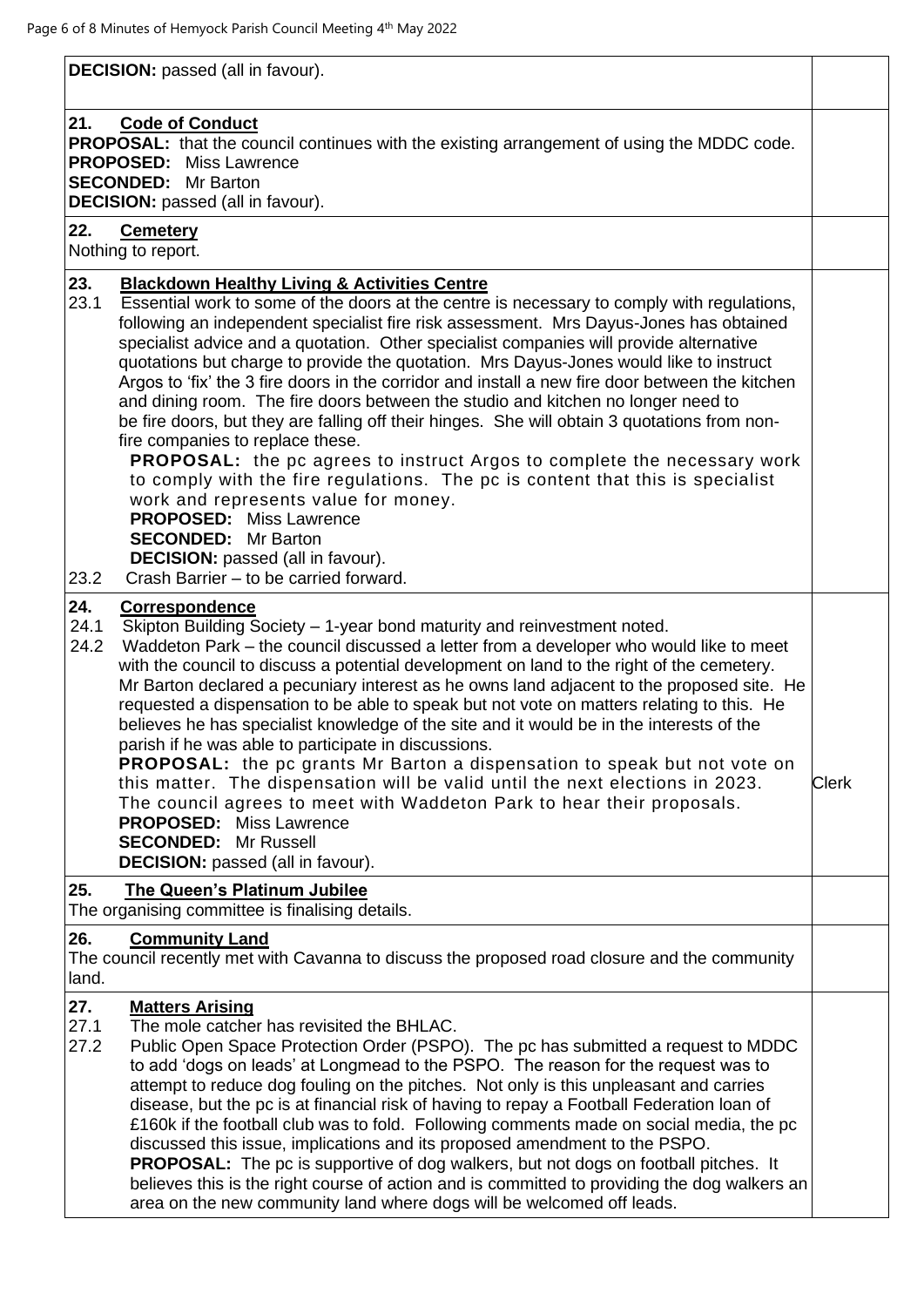| <b>PROPOSED:</b> Mr Calcraft<br><b>SECONDED:</b> Mr Russell<br><b>DECISION:</b> passed (all in favour).                                                                                                                                                                                                                                                                                                                            |              |
|------------------------------------------------------------------------------------------------------------------------------------------------------------------------------------------------------------------------------------------------------------------------------------------------------------------------------------------------------------------------------------------------------------------------------------|--------------|
| 28.<br><b>County Council Report</b><br>Nothing to report.                                                                                                                                                                                                                                                                                                                                                                          |              |
| 29.<br><b>District Council Report</b><br>Nothing to report.                                                                                                                                                                                                                                                                                                                                                                        |              |
| 30.<br><b>Highways</b><br>30.1<br>It was reported that the bank of the stream adjacent to the church has not been repaired<br>by Devon County Council. It is anticipated that it will be repaired this month.<br>A large pothole on Station Road at the entrance to Hollingarth was reported. Clerk to<br>30.2<br>report.                                                                                                          | <b>Clerk</b> |
| 31.<br><b>Footpaths</b><br>Nothing to report.                                                                                                                                                                                                                                                                                                                                                                                      |              |
| 32.<br><b>Commons Management Group</b><br>Horses have been galloping across Hemyock Turbary churning it up. Signs will be erected<br>informing horse riding is banned 1 <sup>st</sup> September - 1 <sup>st</sup> May.                                                                                                                                                                                                             |              |
| 33.<br><b>Village Maintenance</b><br>The path from Station Road to Hollingarth needs weeding.                                                                                                                                                                                                                                                                                                                                      |              |
| 34.<br><b>The Garages</b><br>Nothing to report.                                                                                                                                                                                                                                                                                                                                                                                    |              |
| 35.<br><b>Blackdown Hills Parish Network</b><br>Nothing to report.                                                                                                                                                                                                                                                                                                                                                                 |              |
| 36.<br><b>Asset Management</b><br>Miss Lawrence will speak with Mr Povah to revisit the last surveyor's report, inspect the assets<br>and come up with a list of works.                                                                                                                                                                                                                                                            | PL/LP        |
| 37.<br><b>Items raised by chairman</b><br>Nothing to report.                                                                                                                                                                                                                                                                                                                                                                       |              |
| 38.<br>Items raised by councillor<br>38.1<br>Mr Calcraft asked for an update with regard to the installation of a new pavement on<br>Station Road linking outside of the Spar to the industrial estate. The clerk confirmed she<br>was hopeful the legal paperwork would be signed shortly.<br>Mr Clist raised the subject of succession planning for the parish council and also other<br>38.2<br>volunteer groups in the parish. |              |
| 39.<br><b>Public Participation</b><br>39.1<br>The pc was warned to be on its guard when talking to developers.<br>39.2<br>A noise nuisance was reported. The parishioner was advised to report the incident to the<br>police on 101 and MDDC Environmental Health.                                                                                                                                                                 |              |
| 40.<br><b>PR</b><br>40.1<br>Speed Watch volunteers<br>40.2<br>Bins at Longmead                                                                                                                                                                                                                                                                                                                                                     |              |
| 41.<br><b>Date of next Meeting</b><br>Wednesday 1 <sup>st</sup> June at 7.30pm, Blackdown Healthy Living & Activities Centre, Hemyock.                                                                                                                                                                                                                                                                                             |              |
| 42.<br><b>Exclusion of public &amp; press</b><br>Chair moved that under Section 1, Paragraph 2 of The Public Bodies (Admission to<br>Meetings) Act 1960 the press and public be excluded from the meeting for this item of<br>business because publicity would be prejudicial to the public interest by reason of the<br>confidential /sensitive nature of the business to be transacted.                                          |              |
| 43.<br><b>Overage Clause</b><br><b>PROPOSAL:</b> The pc accepts the recommendation from its appointed expert valuer.<br><b>PROPOSED:</b><br>Mr Clist                                                                                                                                                                                                                                                                               |              |